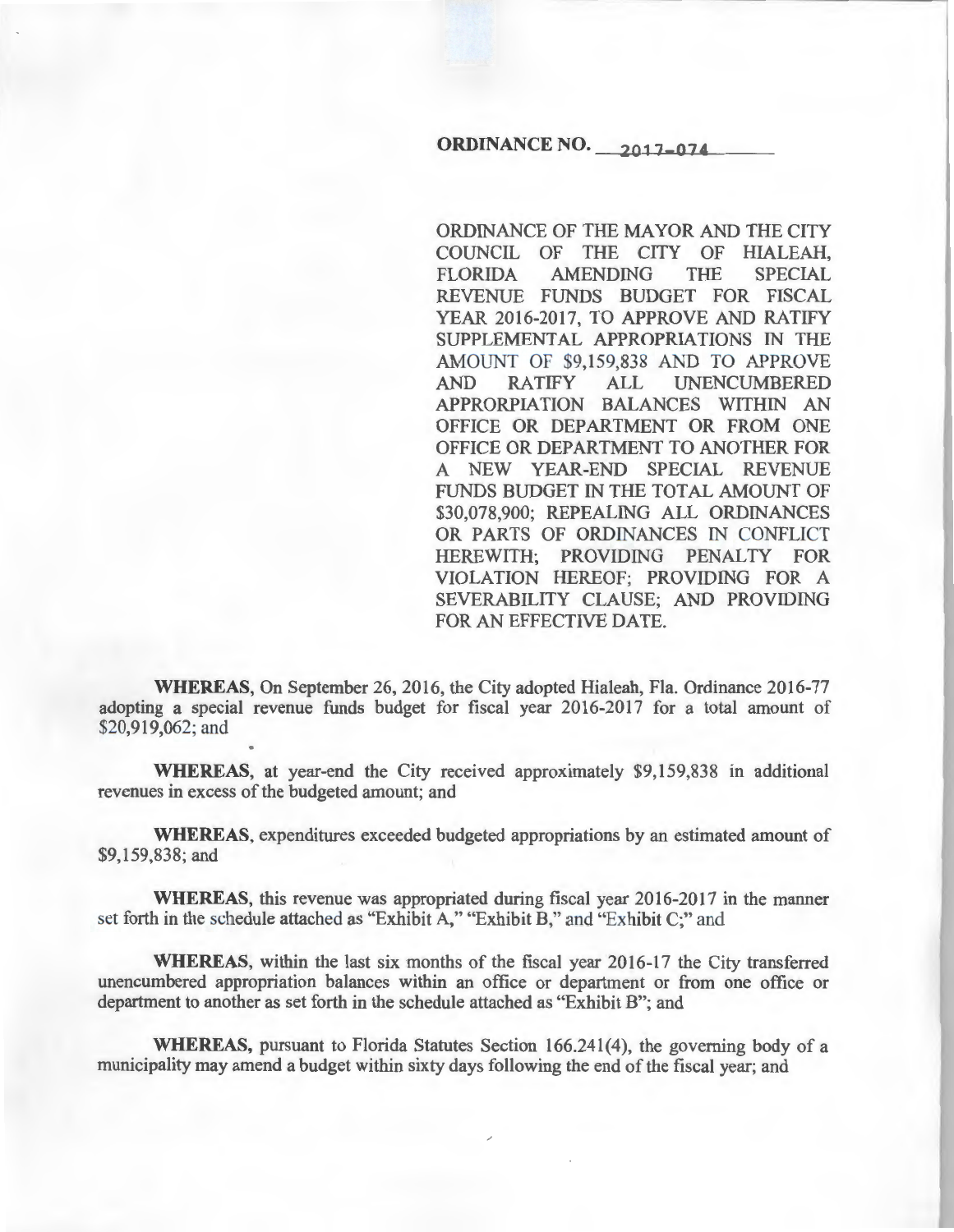## Ordinance No. 2017-074 Page 2

**WHEREAS,** the City now wishes to amend its fiscal year 2016-2017 Special Revenue Fund budget accordingly to reflect these additional revenues and expenditures.

NOW, THEREFORE, BE IT ORDAINED BY THE MAYOR AND CITY COUNCIL OF THE CITY OF HIALEAH, FLORIDA, THAT:

**Section 1:** The Special Revenue Funds budget for the City of Hialeah, Florida, for the Fiscal Year 2016-2017, approved and adopted by Hialeah Ordinance No. 2016-77 (September 26, 20 16) is hereby amended by approving and ratifying supplemental appropriations in the amount of \$9,159,838 and to approve all unencumbered balances within an office or department or from one office or department to another for a new year-end total Special Revenue Fund Budget in an amount of \$30,078,900. All appropriations within an office or department or from one office or department and all supplemental appropriations for Fiscal Year 2016-2017, not previously approved by Council, are hereby approved, confirmed and ratified.

#### **Section 2: Repeal of Ordinances in Conflict.**

All ordinances or parts of ordinances in conflict herewith are hereby repealed to the extent of such conflict.

#### **Section 3: Severability Clause.**

If any phrase, clause, sentence, paragraph or section of this ordinance shall be declared invalid or unconstitutional by the judgment or decree of a court of competent jurisdiction, such invalidity or unconstitutionality shall not affect any of the remaining phrases, clauses, sentences, paragraphs or sections of this ordinance.

### **Section 4: Effective Date.**

This ordinance shall become effective when passed by the City Council and signed by the